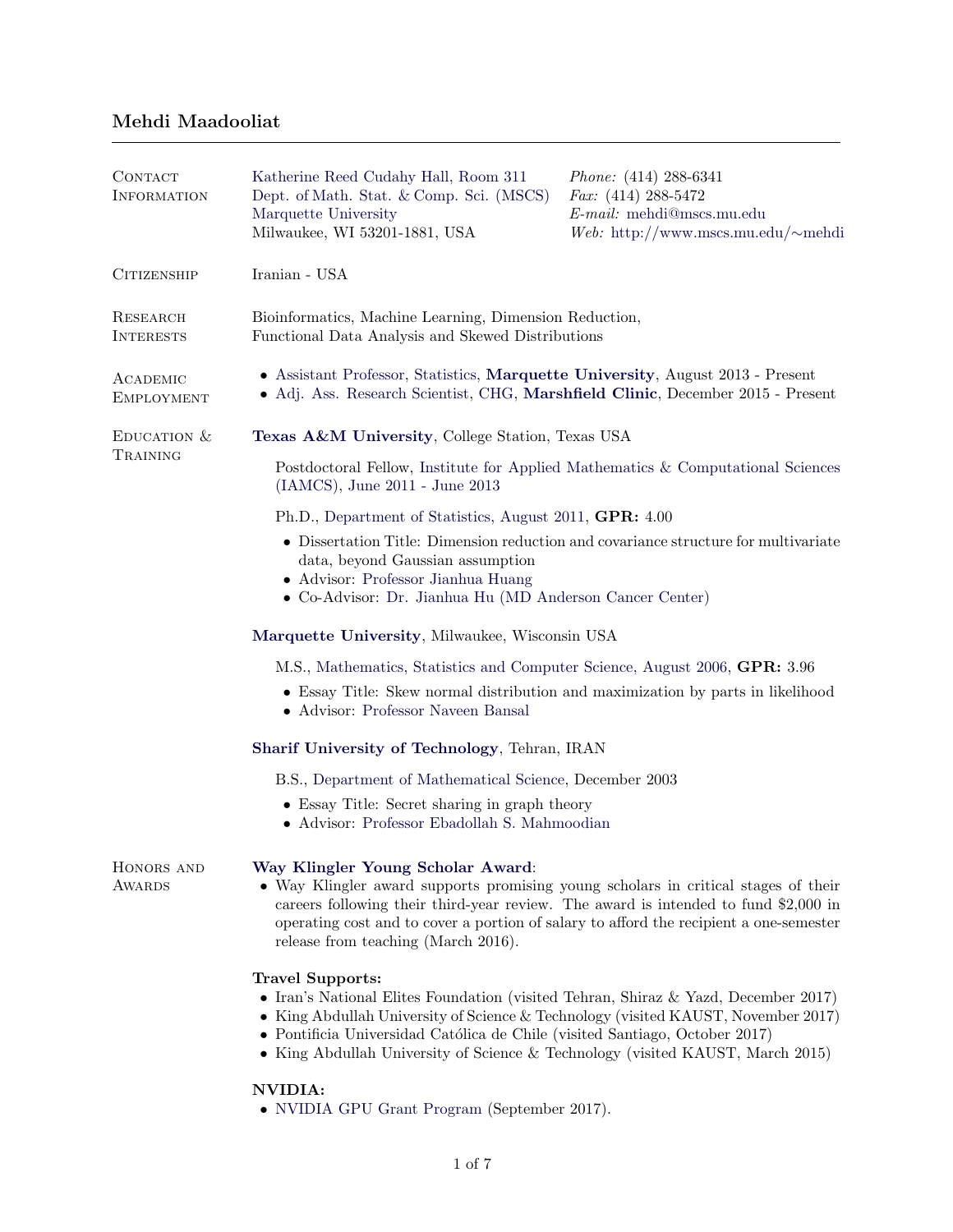### PUBLICATIONS Monographs:

- G. G. Hamedani, M. Maadooliat, ["Characterizations of recently introduced uni](https://www.novapublishers.com/catalog/product_info.php?products_id=62689)[variate continuous distributions"](https://www.novapublishers.com/catalog/product_info.php?products_id=62689), Nova, ISBN: 978-1-53612-261-9, (2017)
- G. G. Hamedani, M. Maadooliat, ["Sub-Independence: A Useful Concept"](https://www.novapublishers.com/catalog/product_info.php?products_id=52452), Nova, ISBN: 978-1-63463-476-2, (2015)

### Journal Articles (Published/Accepted):

- M. Maadooliat, Y. Sun and T. Chen, ["Nonparametric collective spectral density](http://dx.doi.org/10.1002/sim.7972) [estimation with an application to clustering the brain signals"](http://dx.doi.org/10.1002/sim.7972), *Statistics in Medicine*, (accepted)
- N. K. Bansal, M. Maadooliat and S. J. Schrodi, ["Empirical Bayesian approach](https://doi.org/10.1515/sagmb-2018-0002) [to testing multiple hypotheses with skewed alternatives"](https://doi.org/10.1515/sagmb-2018-0002), Statistical Applications in Genetics and Molecular Biology, 17, A20180002, (2018)
- I. Ghosh, G. G. Hamedani, N. K. Bansal and M. Maadooliat, ["On the mixtures of](https://doi.org/10.1080/03610926.2016.1171353) [Weibull and Pareto \(IV\) distribution: an alternative to Pareto distribution"](https://doi.org/10.1080/03610926.2016.1171353), Communications in Statistics - Theory and Methods, 47, 2073-2084, (2018)
- S. M. Najibi, M. Maadooliat, L. Zhou, J. Z. Huang, and X. Gao, ["Protein struc](http://dx.doi.org/10.1016/j.csbj.2017.01.011)[ture classification and loop modeling using multiple Ramachandran distributions"](http://dx.doi.org/10.1016/j.csbj.2017.01.011), Computational and Structural Biotechnology Journal, 15, (2017)
- M.J. Bull, L. Boaz, M. Maadooliat, M.E. Hagle, L. Gettrust, M.T. Greene, S.B. Holmes and J.S. Saczynski. ["Preparing family caregivers to recognize delirium symp](http://dx.doi.org/10.1111/jgs.14535)[toms in older adults following elective hip or knee arthroplasty"](http://dx.doi.org/10.1111/jgs.14535), Journal of the American Geriatrics Society, 65, e13-e17, (2017)
- M. Maadooliat, L. Zhou, S. M. Najibi, X. Gao and J. Z. Huang, ["Collective esti](http://dx.doi.org/10.1080/01621459.2015.1099535)[mation of multiple bivariate density functions with application to angular-sampling](http://dx.doi.org/10.1080/01621459.2015.1099535)[based protein loop modeling"](http://dx.doi.org/10.1080/01621459.2015.1099535), Journal of the American Statistical Association, 111, 43-56, (2016)
- H. M. Kim, M. Maadooliat, R.B. Arellano-Valle and M.G. Genton, ["Skewed Factor](http://dx.doi.org/10.1016/j.jmva.2015.12.007) [models using selection mechanism"](http://dx.doi.org/10.1016/j.jmva.2015.12.007), Journal of Multivariate Analysis, 145, 162-177, (2016)
- N. K. Bansal, G. G. Hamedani and M. Maadooliat, ["Testing multiple hypotheses](http://dx.doi.org/10.1111/biom.12430) [with skewed alternatives"](http://dx.doi.org/10.1111/biom.12430), *Biometrics*, **72**, 494-502, (2016)
- M. Maadooliat, N. K. Bansal, J. Upadhya, M. R. Farazi, Z. Ye, X. Li, and S. J. Schrodi, ["The decay of disease association with declining linkage disequilibrium: A](http://dx.doi.org/10.3389/fgene.2016.00217) [fine mapping theorem"](http://dx.doi.org/10.3389/fgene.2016.00217), Frontiers in Genetics: Statistical Genetics and Methodology, 7, A217 (2016) (PMC5149547, DOI)
- M. Maadooliat, J. Z. Huang and J. Hu, ["Integrating data transformation in prin](http://dx.doi.org/10.1080/10618600.2014.891461)[cipal components analysis"](http://dx.doi.org/10.1080/10618600.2014.891461), Journal of Computational and Graphical Statistics, 24, 84-103, (2015)
- M. Ahsanullah, G.G. Hamedani and M. Maadooliat, ["Characterizations of dis](http://dx.doi.org/10.5539/ijsp.v4n3p121)[tributions via conditional expectation of generalized order statistics"](http://dx.doi.org/10.5539/ijsp.v4n3p121), International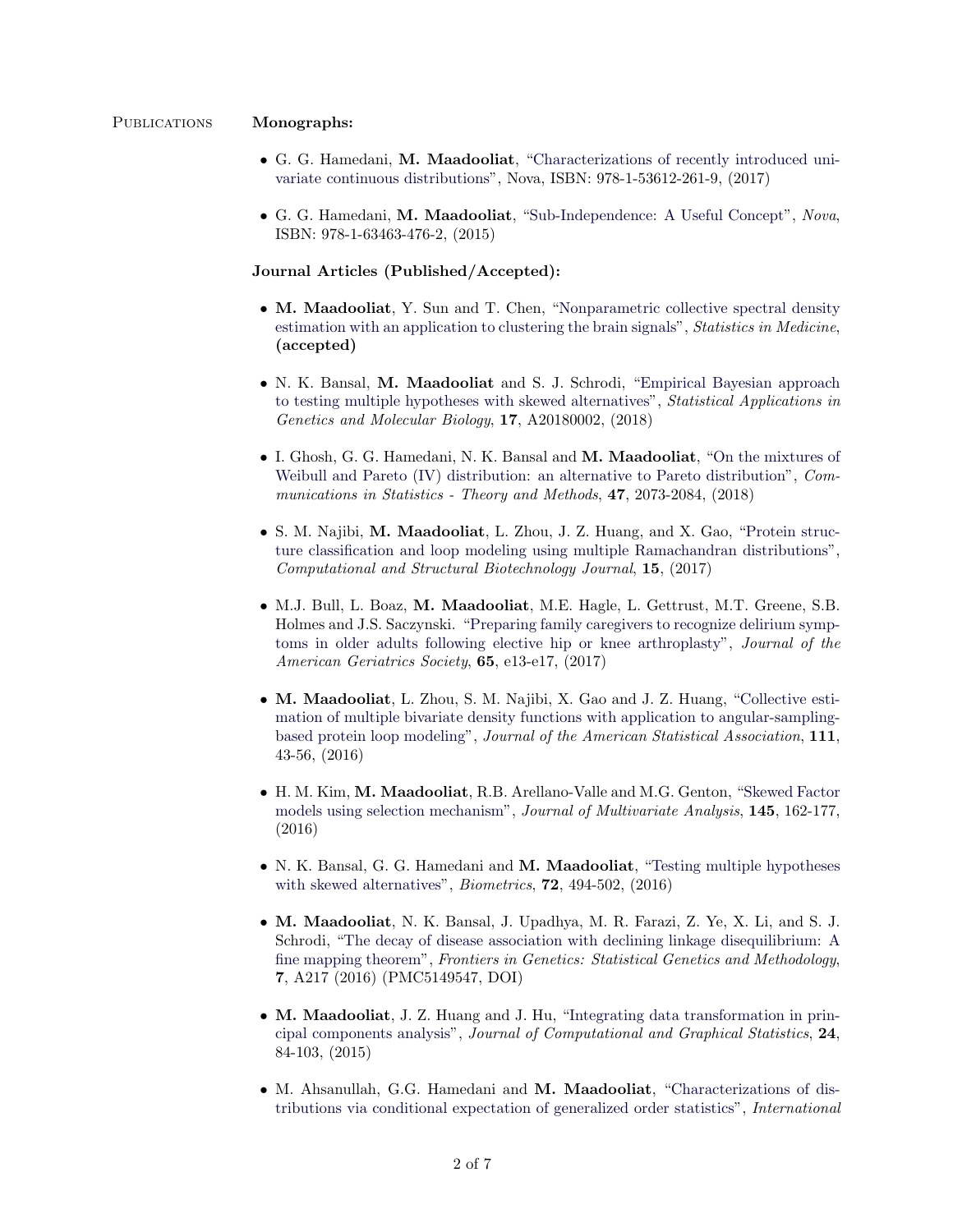Journal of Statistics and Probability, 4, (2015)

- G. G. Hamedani, Z. Javanshiri, M. Maadooliat and A. Yazdani, ["Remarks on](http://dx.doi.org/10.1016/j.amc.2014.08.030) [characterizations of Malinowska & Szynal"](http://dx.doi.org/10.1016/j.amc.2014.08.030), Applied Mathematics and Computation 246, 377-388, (2014)
- L. Chen, M. Pourahmadi and M. Maadooliat, ["Regularization of multivariate re](http://dx.doi.org/10.1016/j.jspi.2014.02.001)[gression models with skew errors"](http://dx.doi.org/10.1016/j.jspi.2014.02.001), Journal of Statistical Planning and Inference 149, 125-139, (2014)
- Z. Javanshiri and M. Maadooliat, ["Beta Burr XII OR Five Parameter Beta Lo](http://dx.doi.org/10.2991/jsta.2014.13.2.1)[max Distribution: Remarks and Characterizations"](http://dx.doi.org/10.2991/jsta.2014.13.2.1), Journal of Statistical Theory and Applications 13, 105-110, (2014)
- M. E. Mousavi, P. Gardoni and M. Maadooliat, ["Progressive Reliability Method](http://dx.doi.org/10.1016/j.engstruct.2013.08.016) [and Its Application to Offshore Mooring Systems"](http://dx.doi.org/10.1016/j.engstruct.2013.08.016), *Engineering Structures* 45, 2131-2138, (2013)
- M. Maadooliat, X. Gao and J. Z. Huang, ["Assessing protein conformational sam](http://dx.doi.org/10.1093/bib/bbs052)[pling methods based on bivariate lag-distributions of backbone angles"](http://dx.doi.org/10.1093/bib/bbs052), Briefings in Bioinformatics 14, 724-736, (2013)
- M. Maadooliat, M. Pourahmadi and J. Z. Huang, ["Robust estimation of the cor](http://dx.doi.org/10.1007/s11222-011-9284-6)[relation matrix of longitudinal data"](http://dx.doi.org/10.1007/s11222-011-9284-6), Statistics and Computing 23, 17-28, (2013)
- M. Maadooliat, J. Z. Huang and J. Hu, ["Analyzing multiple-probe microarray: es](http://dx.doi.org/10.1111/j.1541-0420.2012.01727.x)[timation and application of gene expression indexes"](http://dx.doi.org/10.1111/j.1541-0420.2012.01727.x), *Biometrics* 68, 784-792, (2012)
- J. Z. Huang, M. Chen, M. Maadooliat and M. Pourahmadi, ["A cautionary note on](http://dx.doi.org/10.1016/j.jspi.2011.09.011) [generalized linear models for covariance of unbalanced longitudinal data"](http://dx.doi.org/10.1016/j.jspi.2011.09.011), Journal of Statistical Planning and Inference 142, 743-751, (2012)
- N. K. Bansal, M. Maadooliat and X. Wang, ["Empirical Bayes and hierarchical](http://dx.doi.org/10.1080/03610920701713195) [Bayes estimation of skew normal populations'](http://dx.doi.org/10.1080/03610920701713195), Communications in Statistics - Theory and Methods 37, 1024-1037, (2008)

**EXPERIENCE** 

### TEACHING Instructor, [Marquette Univ.](http://www.mscs.mu.edu/) August 2013 - Present

- Full teaching responsibility for
	- $∼$  120 students in course Math 1700
	- $\sim$  15 students in course Math 4710(MSCS 5710)
	- $\sim$  35 students in course Math 4720(MSCS 5720)
	- $\sim$  30 students in course Math 4780(MSCS 5780)
	- $∼ 15$  students in course MSCS 6010

Independently developed lecture notes, exams, activities, and quizzes

• Seminar on interdisciplinary data analysis - Fall 2013-16 Running a graduate seminar course with two of my colleagues

# Instructor, [TAMU](http://www.stat.tamu.edu/) January 2010 - May 2011

- January 2007 - December 2008

• Full teaching responsibility for  $\sim$  50 students per semester in three undergraduate courses STAT 303, STAT 302, and STAT 211 Independently developed lecture notes, exams, activities, and quizzes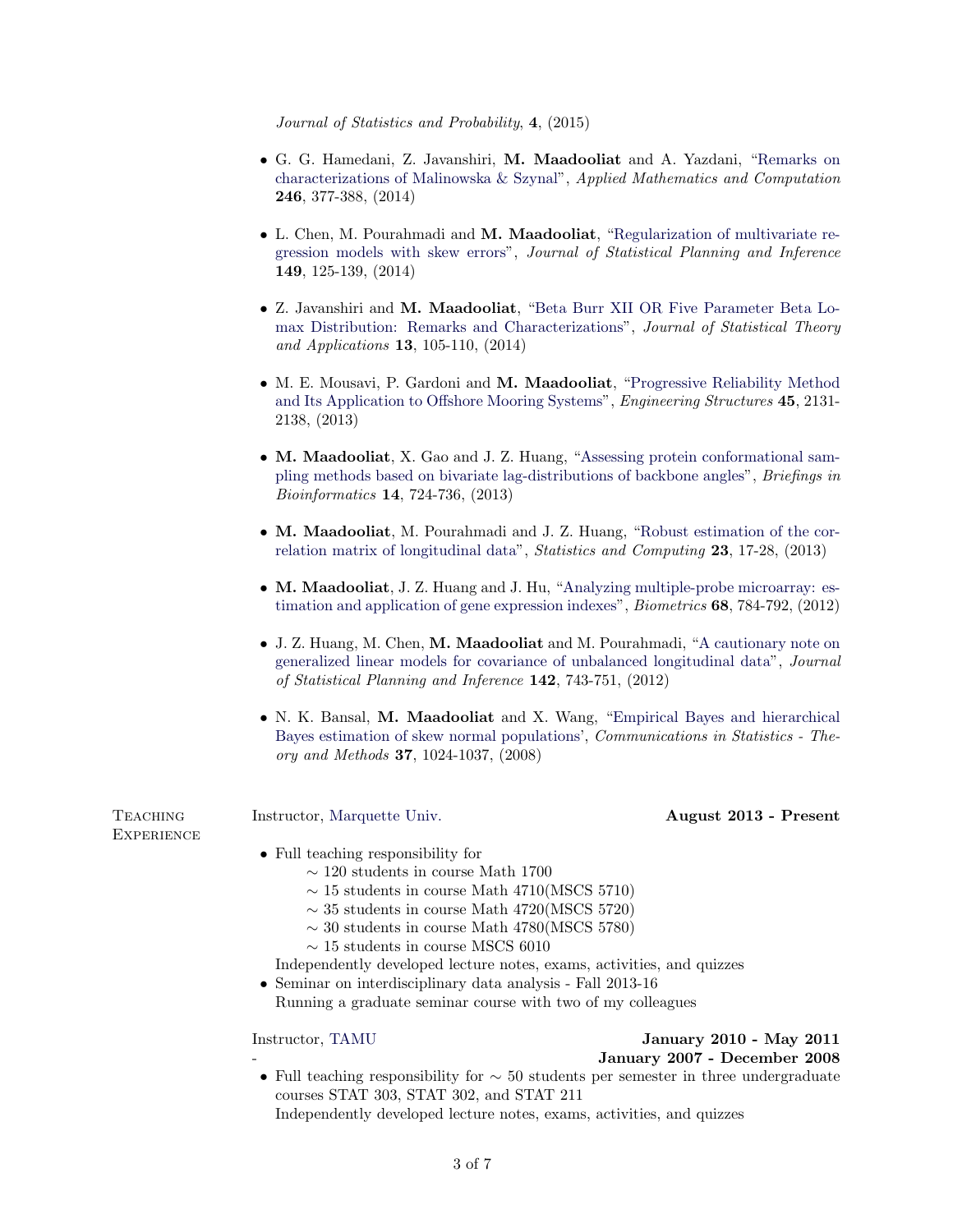|                               | Graduate Teaching Assistant, TAMU<br>September 2006 - December 2006<br>• Graded assignments for 2 sections of STAT 201 and tutored in Help Lab                                                                                                                                                                                                                                          |  |  |
|-------------------------------|-----------------------------------------------------------------------------------------------------------------------------------------------------------------------------------------------------------------------------------------------------------------------------------------------------------------------------------------------------------------------------------------|--|--|
|                               | Graduate Teaching Assistant, Marquette Univ.<br>September 2004 - May 2006<br>• Teaching Assistant for the following courses :<br>Finite Mathematics, Differential Equations and Statistical Inference                                                                                                                                                                                   |  |  |
|                               | Graduate Teaching Assistant, Iran University of Science and Technology (IUST)<br>January 2004 - May 2004                                                                                                                                                                                                                                                                                |  |  |
|                               | • Teaching Assistant for "Differential Equations"<br>Short Courses, IUST and Iranian National Commission for UNESCO<br>$2000 - 2002$<br>• Delivering short courses on Networking, Internet and Programming Languages such<br>as Visual Basic, Pascal and $C++$ .                                                                                                                        |  |  |
| RESEARCH<br><b>EXPERIENCE</b> | December 2015 - Present<br>Assoc. Research Scientist, CHG, Marshfield Clinic<br>• Construction of novel statistical genetics methods                                                                                                                                                                                                                                                    |  |  |
|                               | Postdoctoral Research Fellow, IAMCS-KAUST<br>June 2011 - June 2013<br>• Statistical modeling of the protein structure                                                                                                                                                                                                                                                                   |  |  |
|                               | Internship, MD Anderson Cancer Center,<br>May 2009 - August 2009<br>May 2008 - August 2008<br>• Modeling the gene expression indexes for multiple-probe microarray data                                                                                                                                                                                                                 |  |  |
|                               | Graduate Research Assistant, TAMU<br>January 2009 - December 2009                                                                                                                                                                                                                                                                                                                       |  |  |
| <b>GRANTS</b>                 | • National Institute of Health (NIH) R01: R. Fitts, S. Hunter, A. Ng, S. W. Trappe,<br>C. Konersman and M., Maadooliat, "Fatigability of limb muscle in older adults:<br>Protective effects of exercise",<br>Role: Co-Investigator $(5\% \text{ effort})$ .                                                                                                                             |  |  |
|                               | • Marshfield Clinic Research Institute (MCRI): S. J. Schrodi, M., Maadooliat and S.<br>Guo, "Detecting Shared Chromosomal Regions and Compound Heterozygous Effects<br>for Diseases within PMRP",<br>Role: Co-PI (20% effort).<br>• Strategic Innovation Fund (Marquette University): N. Bansal, M., Maadooliat,<br>"Statistical Consulting and Training Center (SCTC)"<br>Role: Co-PI. |  |  |
|                               |                                                                                                                                                                                                                                                                                                                                                                                         |  |  |
| PRESENTATIONS                 | "Nonparametric Collective Spectral Density Estimation with an Application to Clus-<br>tering the Brain Signals'                                                                                                                                                                                                                                                                         |  |  |

 $-$  The  $14^{th}$  Iranian Statistics Conference; Shahrood, IR, August 2018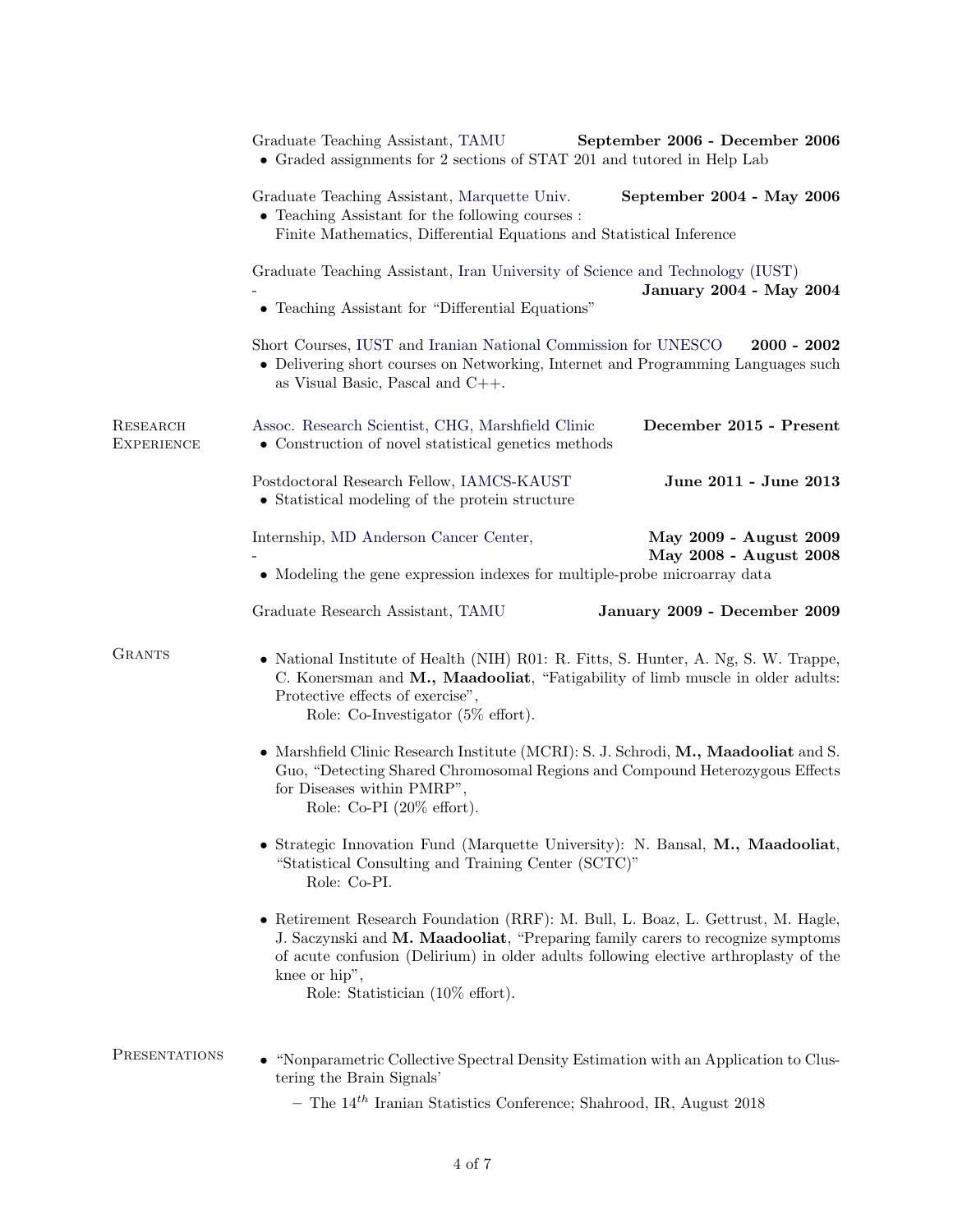- Conference on Statistical Learning and Data Science; Columbia University, New York, NY, June 2018
- Statistics Department Colloquium, Oklahoma State University; Stillwater, OK, February 2018
- "A one-day workshp on Functional Data Analysis and Dimension Reduction"
	- Shiraz University; Shiraz, IR, November 2017
	- Tarbiat Modares University; Tehran, IR, November 2017
- "Integrating data transformation in (functional) principal components analysis"
	- Statistics Colloquium, Yazd University; Yazd, IR, December 2017
	- ASA Wisconsin Chapter Annual meeting; Milwaukee, WI, February 2016
	- MSCS Department Colloquium, Marquette U.; Milwaukee, WI, November 2015
	- Computer Science Colloquium, UWM; Milwaukee, WI, March 2015
	- Statistics Colloquium, Shahid Beheshti University; Tehran, IR, January 2015
	- Joint Statistical Meetings; Boston, MA, August 2014
	- ICSA Applied Statistics Symposium; New York City, NY, June 2011
- "Empirical Bayesian approach to testing multiple hypotheses with skewed alternatives"
	- Flexible statistical models workshop; Santiago, Chile, October 2017
- "Collective nonparametric spectral density estimation with applications in clustering"
	- The  $13^{th}$  Iranian Statistics Conference; Kerman, IR, August 2016
	- Joint Statistical Meetings; Chicago, IL, August 2016
- "Collective modeling of the densities (III) with applications to protein structure classification and prediction"
	- Statistics Colloquium, Tarbiat Modares University; Tehran, IR, June 2016
- "Collective estimation of multiple bivariate density functions with application to angular-sampling-based protein loop modeling"
	- Scientific Seminar, Marshfield Clinic Research Foundation, WI, August 2015
	- The 2nd International Conf. on Math. and Stat.; Sharjah, UAE, April 2015
	- Comp. Sci. Colloquium, King Abdullah U. of Sci. & Tech., KSA, March 2015
	- Statistics Colloquium, UWM; Milwaukee, WI, February 2015
	- Biostatistics Colloquium, MCW; Milwaukee, WI, April 2014
- "Joint estimation of multiple bivariate densities of protein backbone angles using an adaptive exponential Spline family"
	- Institute for Research in Fundamental Sci. (IPM); Tehran, IR, January 2014
	- Statistics Colloquium, Purdue University; West Lafayette, IN, November 2013
	- Joint Statistical Meetings; Montrèal, QC, August 2013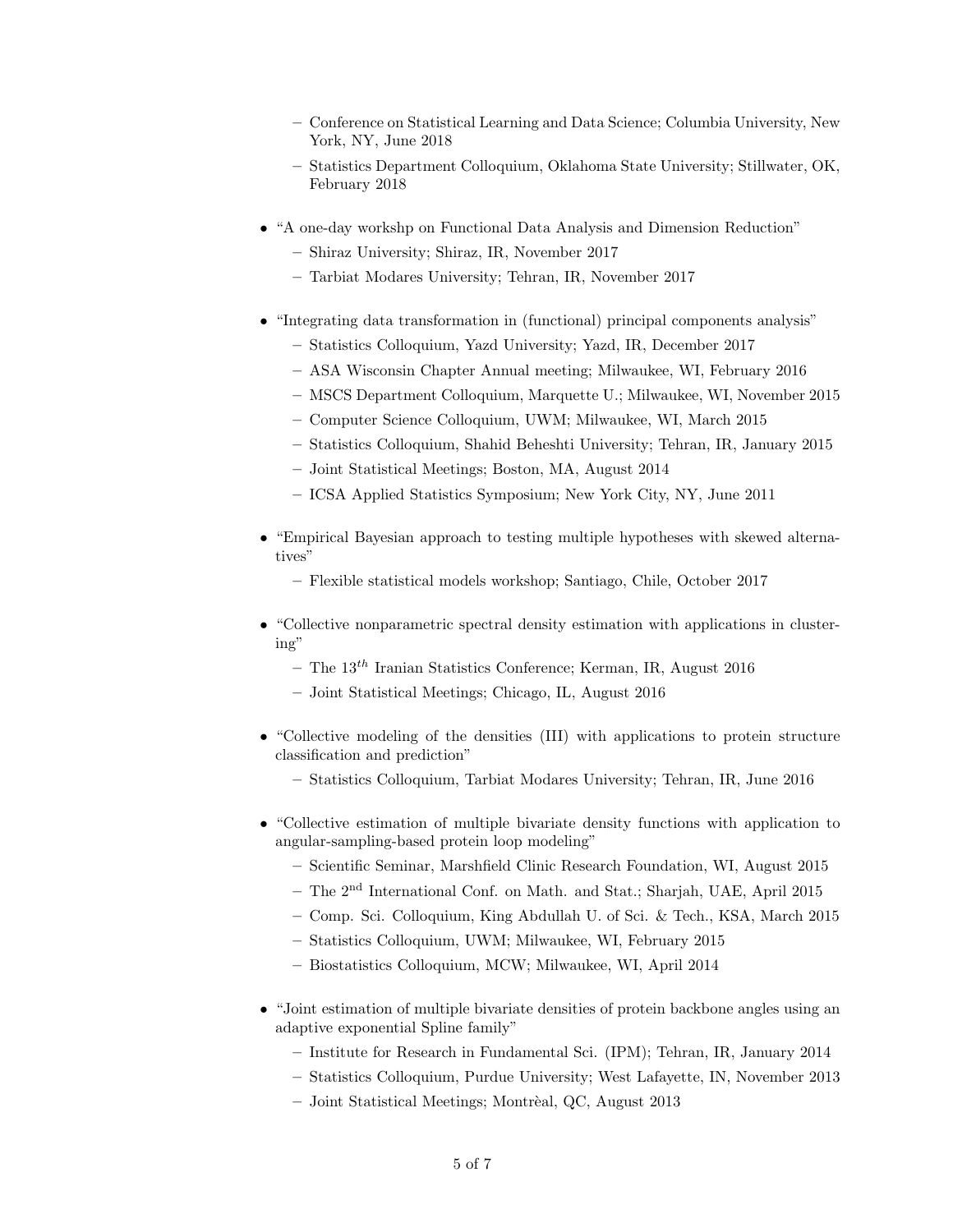– MSCS Department Colloquium, Marquette U.; Milwaukee, WI, December 2012

- "A goodness-of-fit test for the protein conformational sampling", Joint Statistical Meetings; San Diego, CA, August 2012
- "Assessing protein conformational sampling methods based on bivariate lag distributions of backbone angle"
	- Dimension Reduction and High Dimensional Inference Workshop, University of Florida; Gainesville, FL, January 2014 (poster)
	- International Conference on Biomolecular Dynamics: Experiment Meets Computation, KAUST; Thuwal, KSA, February 2013 (poster)
	- Interface; Houston, TX, May 2012
- "Analyzing multiple-probe microarray: estimation and application of gene expression indexes", The 3rd Annual IAMCS Spring Symposium; College Station, TX, May 2011
- "Nonlinear PCA based on data transformation", Joint Statistical Meetings; Vancouver, BC, August 2010
- "Skewed probabilistic principal component analysis", Department of Statistics Skew Tea Meetings, Texas A&M University; College Station, TX, March 2010
- "Statistical modeling for Oligonucleotide arrays using PCA with likelihood approach", Joint Statistical Meetings; Washington, DC, August 2009 (poster)

### STUDENT Doctoral (Advisor, Co-advisor)

- Supoervision Anahita Nodehi, January 2016 Present (co-advisor: [Dr. Mousa Golazlizadeh\)](http://www.modares.ac.ir/?&fkeyid=&siteid=86&pageid=7222) (PhD Student: Statistics at [Tarbiat Modares University,](http://www.modares.ac.ir/) Tehran, Iran) Thesis Topic: Probabilistic dimension reduction for a set of random angles using nonlinear statistics.
	- Shirin Nezampour, June 2016 Present (co-advisor: Dr. Alireza Nematollahi) (PhD Student: Statistics at [Shiraz University,](http://shirazu.ac.ir/en) Shiraz, Iran) Thesis Topic: On the estimation problem in the multivariate time series.
	- Alireza Daneshvar, November 2017 Present (co-advisor: [Dr. Mousa Golazlizadeh\)](http://www.modares.ac.ir/?&fkeyid=&siteid=86&pageid=7222) (PhD Student: Statistics at [Tarbiat Modares University,](http://www.modares.ac.ir/) Tehran, Iran) Thesis Topic: Dimension reduction of penalized quantile regression with mixed effect.

### Post-doctoral

• [Dr. Morteza Najibi,](http://smnajibi.ir/) March 2014 - August 2015 (Phd: [Shahid Beheshti University,](http://en.sbu.ac.ir/) Tehran, Iran) Research Topic: Nonparametric density estimation with an application to modeling the protein structure.

### External Committee Member

• Tianbo Chen, January 2016 - Present (Advisor: [Dr. Ying Sun\)](https://es.kaust.edu.sa/Pages/YingSun.aspx) (PhD Student: Statistics at [King Abdullah Univ. of Sci. and Tech.,](http://www.kaust.edu.sa/) Thuwal, SA) Thesis Topic: Spectral density functions estimation and clustering for time series